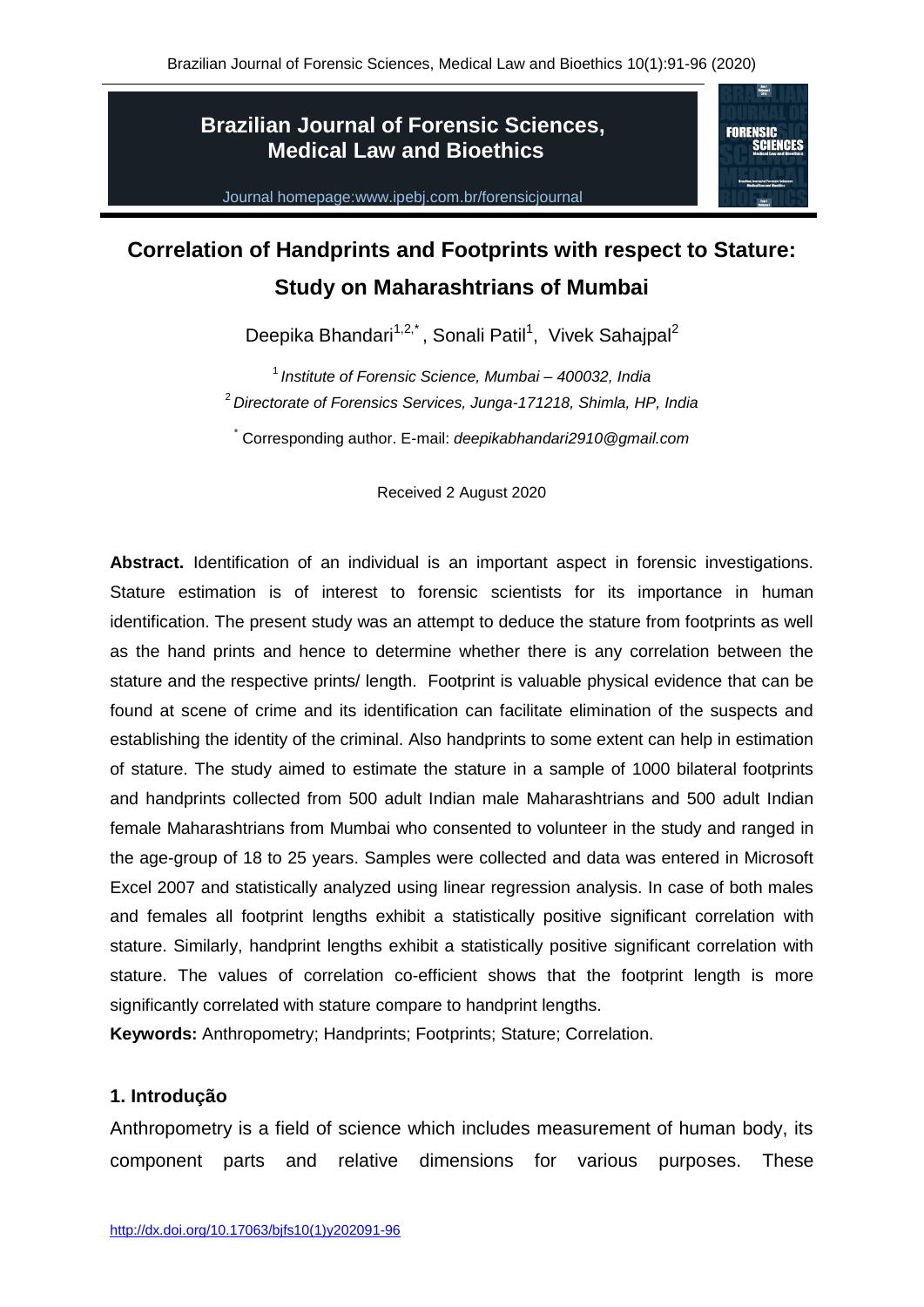measurements include length of various measurable body parts such as the length of limbic bones, pelvic bone, skull, body weight, height etc. Anthropometry is presently considered as an important branch of Forensic Science. It has many applications in forensic medicine and forensic science. The various branches of Anthropometry include Somatometry, Craniometry, Cephalometry and Osteometry.

One of the important parameter in anthropometry is human stature. Stature is the height of the person in upright position. Height varies greatly between individuals and across populations for a variety of environmental, genetic and biological factors. Once we estimate the possible height of the victim or the suspect using his footprints or handprints, then the suspect pool is reduced thus taking us closer to the possible individual which will also help us in identification of the same. In medico-legal autopsies, establishing personal identity of the victims is often required. Estimation of stature from extremities and their parts plays an important role in identifying the dead body in forensic examinations.

Cephalo-facial dimensions in a North Indian population have been used for determination of strature<sup>1</sup>. Estimation of stature from footprint and foot outline dimensions in Gujjar tribe of North India has also been reported<sup>2</sup>. Skeletal height reconstruction from measurements of the skull in indigenous South Africans has also been reported<sup>3</sup>. A study on stature estimation determination of stature from foot and its segments in a north Indian population has also been reported<sup>4</sup>. Sex Determination from hand dimensions of North and South Indians has also been reported $5$ . Anthropometric relationships within and between hand and foot dimension have been shown useful for personal identification in mass disasters<sup>6</sup>. Estimation of stature from the anthropometric measurement of hand length has also been reported<sup>7</sup>. Static and dynamic footprints have also been used for stature estimation ${}^{8}$ . A study on estimation of stature from upper limb length been carried out on Sudanese adults<sup>9</sup>. Estimation of stature from foot prints of Indian Tamils has also been reported $^{10}$ .

Many researchers also studied that the reliability of prediction of height from foot length was as high as that from long bones. We can deduce stature of an individual if we find the footprint / handprint / foot length / hand length of the individual. Also Ossification and maturation in the foot occurs earlier than the long bones and therefore, during adolescence age, height could be more accurately predicted from foot measurement as compared to that from long bones.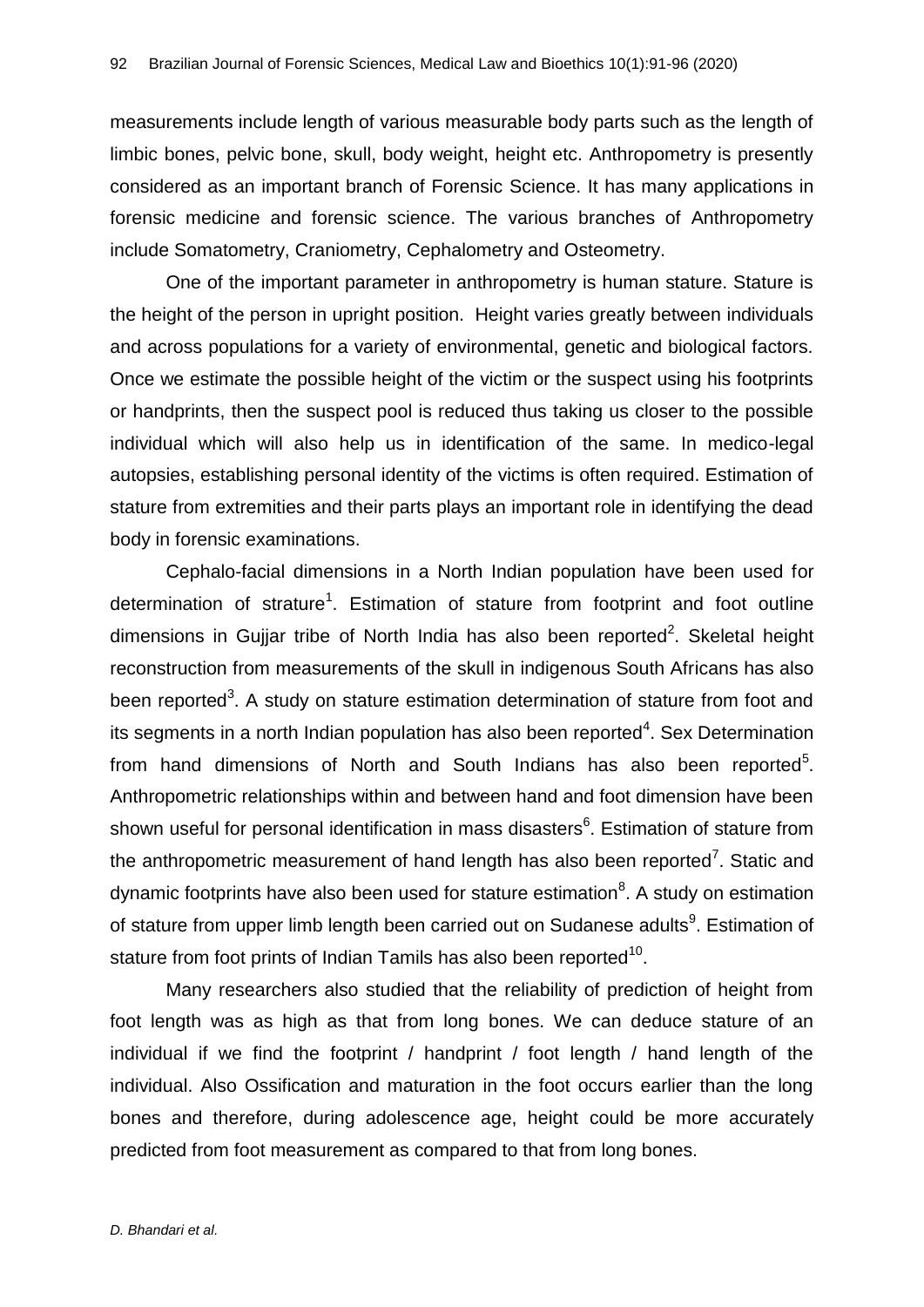The aim of the present study was to find out the correlation between foot length and hand length with respect to height of an individual using regression formulae in the sample population. In this work, correlation between stature and footprint and, stature and handprint is achieved after devising linear and multiple regression equations that will help in estimating stature whenever the mutilated remains or fragments of feet are recovered.

#### **2. Materials and methods**

This study was carried out on 1000 individuals. 2000 samples of bilateral footprints and handprints were collected from 500 adult Indian male Maharashtrians and 500 adult Indian female Maharashtrians from Mumbai who consented to participate in the study and ranged in age from 18 to 25 years. For this study anthropometric measurements were taken. Height was measured to the nearest 0.1cm with a Stadiometer (Seca).

Foot measurement for each subject was taken by firmly placing the foot on the sheet of paper and drawing an outline all the way around the foot. The length and width of the foot was marked using the topmost and the bottom points and the length was thus measured to the nearest 0.1cm with a ruler (Camlin).

Similarly, hand measurements for each subject was taken by firmly placing the hands on the sheet of paper and an outline was drawn all the way around and highest and the lowest points were used to measure the hand length. The length and width of the hand was marked using the topmost and the bottom points and the length was thus measured to the nearest 0.1cm with a ruler (Camlin).

#### **3. Results**

Foot length and hand length displays a 95% biological correlation with respect to height that suggests that height might be estimated from foot or shoeprints and hand prints. From the collected data, statistics and regression analysis are applied, and multiplication factors are deduced to form simple equations:

Maximum/mean foot length 
$$
\times
$$
 correlated factor  $(x)$  = height. (1)

Maximum/mean handprint/hand length  $\times$  correlated factor (y) = height. (2)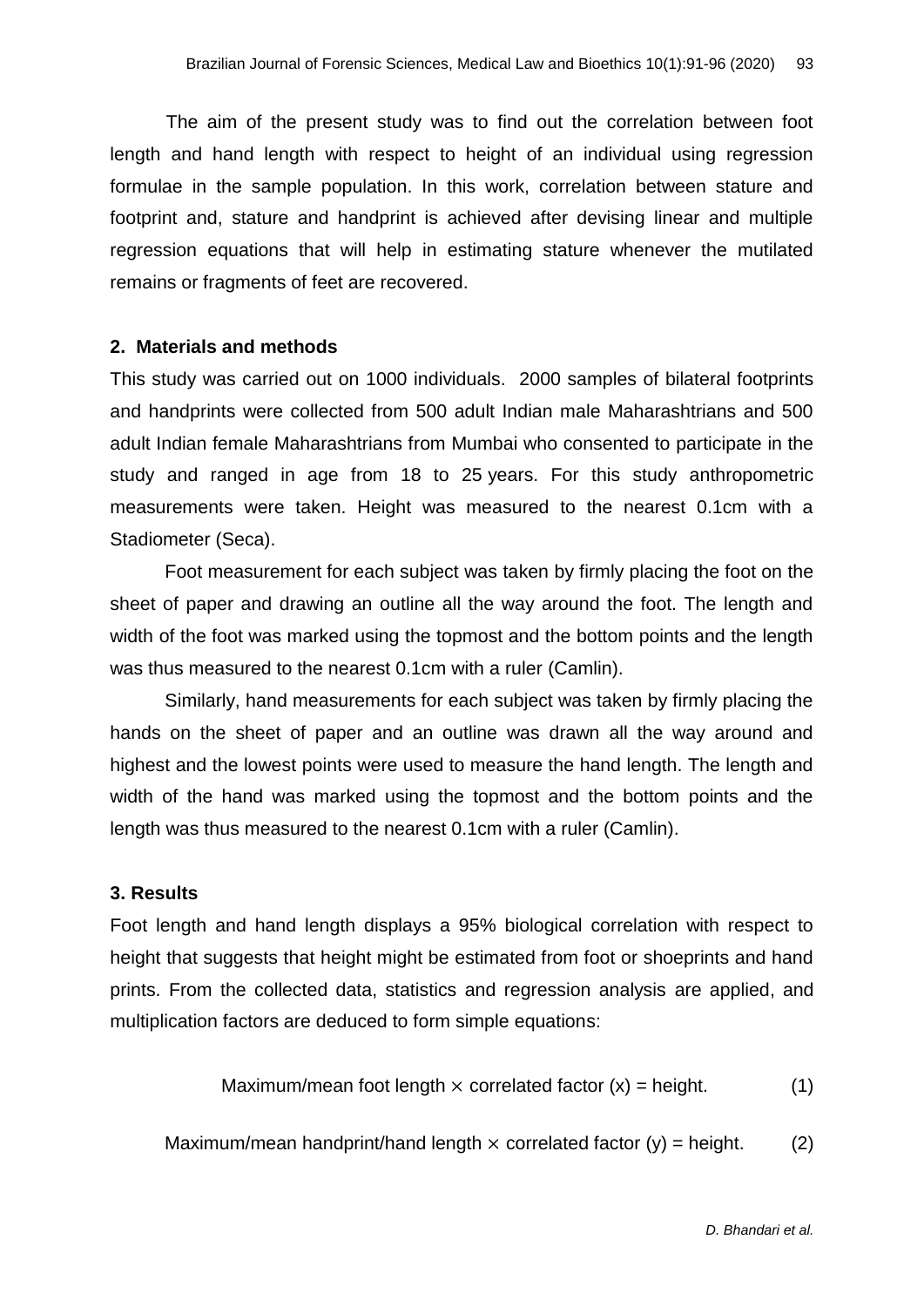- In the present study, the height varied from **159 cm to 186 cm for males** and from **149 cm to 170 cm for the females**.
- The length of footprint varied from **20.7 cm to 24.8 cm.** Thus the value of mean value is **22.94 cm** (standard deviation, SD = 1.13 for females and SD = 1.27 for males).
- The length of handprint varied from **15.7cm to 19.5cm**. Thus the value of mean average is 17.03cm. (SD =  $0.77$  for females and SD =  $0.82$  for males).
- Multiplication factor was deduced for both hand prints and footprints and is denoted by (x) for footprints and (y) for handprints (see Table 1).

| <b>Multiplication Factor</b> | Male           | Female                |
|------------------------------|----------------|-----------------------|
|                              | $x_{m} = 6.79$ | $x_f = 6.88$          |
|                              | $y_m = 9.13$   | $V_{\text{f}} = 9.26$ |

**Table 1.** Multiplication factor for both genders.

 $x_m$  – multiplication factor for footprints in case of males;  $x_f$  – multiplication factor for footprints in case of females;  $y_m$  – multiplication factor for handprints in case of males;  $y_f$  – multiplication factor for handprints in case of females.

Table 2 shows the correlation coefficient calculated for different measures for both genders. This coefficient is calculated according Eq. 3:

$$
r = \frac{\sum d_x d_y}{\sqrt{(\sum d_x^2 \sum d_y^2)}}
$$
(3)

|               | Male                     |                          | Female                   |                             |
|---------------|--------------------------|--------------------------|--------------------------|-----------------------------|
|               | Footprint w.r.t.         | Handprint w.r.t.         | Footprint w.r.t.         | Handprint w.r.t.            |
|               | <b>Stature</b>           | <b>Stature</b>           | <b>Stature</b>           | <b>Stature</b>              |
| Correlation   | $r_{\rm mf} = 0.83$      | $r_{\rm mb} = 0.76$      | $r_{\rm ff} = 0.54$      | $r_{\text{fh}} = 0.66$      |
| Coefficient r |                          |                          |                          |                             |
| Calculated r  | $r_{\rm mf}$ (hx) = 5.84 | $r_{\rm mh}$ (hy) = 5.34 | $r_{\rm ff}$ (hx) = 3.88 | $r_{\text{fh}}$ (hy) = 4.62 |

 $h$  – height;  $r_{mf}$  – correlation factor for two variable: stature and footprints in case of a male;

 $r_{mh}$  – correlation factor for two variables: stature and handprints in case of a male;  $r_{ff}$  – correlation factor for two variables: stature and footprints in case of a female;  $\bf{r}_{\rm fb}$  – correlation factor for two variables: stature and handprints in case of a female;  $r_{\text{mf}}(hx)$  – calculated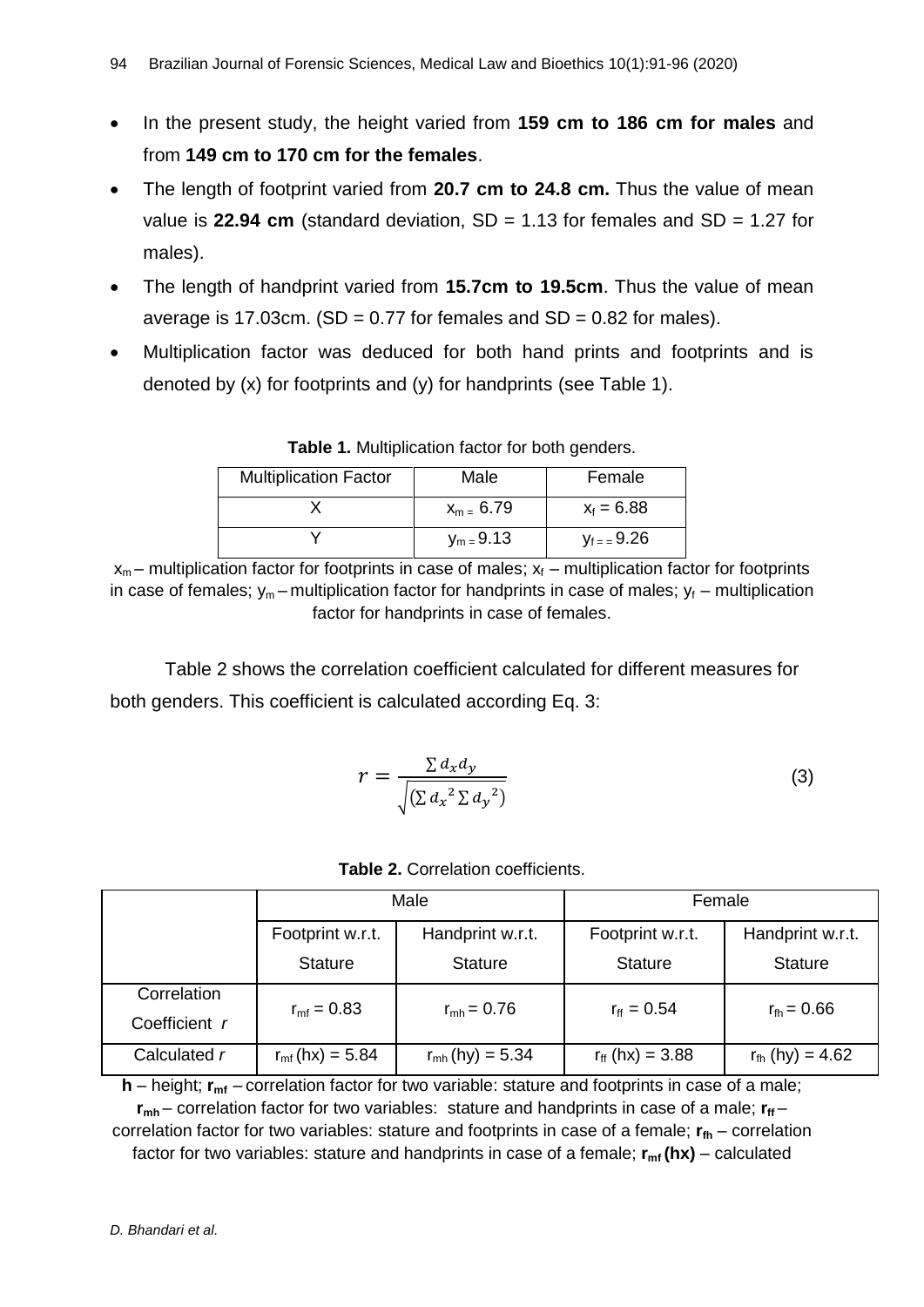correlation factor for two variables: stature and footprints in case of a male; **rmh (hy)** – calculated correlation factor for two variables: stature and handprints in case of a male.  $\mathbf{r}_{\mathbf{f}}$  (hx) – calculated correlation factor for two variables: stature and footprints in case of a female; **rfh (hy)** – calculated correlation factor for two variables: stature and handprints in case of a female.

For the values to be statistically significant, the value of calculated *r* should be greater than the tabulated value for *r*. We observed that:

- The tabulated *r* for this particular calculation is 0.29.
- Since the values of calculated  $r$  (i.e.,  $r_{\text{mf}}$ ,  $r_{\text{mf}}$ ,  $r_{\text{ff}}$  and  $r_{\text{fh}}$ ) for foot prints and handprints are greater than the tabulated value; so both the variables show a positive correlation.
- Also the value of correlation factor should never exceed than one. The closer the value comes near one, the more significant that particular measurement is.
- Hence, with this condition we derive that in males, the footprints are more significant and will give more precise information about the strature as compared to handprints. But in case of females, handprints tend to give more precise information about the stature than footprints.

## **4. Conclusions**

The present study provides baseline information for the Maharashtrian population from Mumbai. It could lead to the development of a standard for such data on various groups of the population. The present study concludes that footprint length measurements have a strong relationship with the stature of adult male Maharashtrian compared to the female. From the present study we found some multiplication factors which were helpful for estimation of stature from respective foot lengths and hand lengths. Also we compared that whether footprints are more accurate or handprints to estimate the stature of an individual. The results showed that footprints tend to give us more accurate measurements with respect to height in case of a male. But it is vice-versa in case of a female.

## **Acknowledgement**

We sincerely thank all the volunteers who participated in our study.